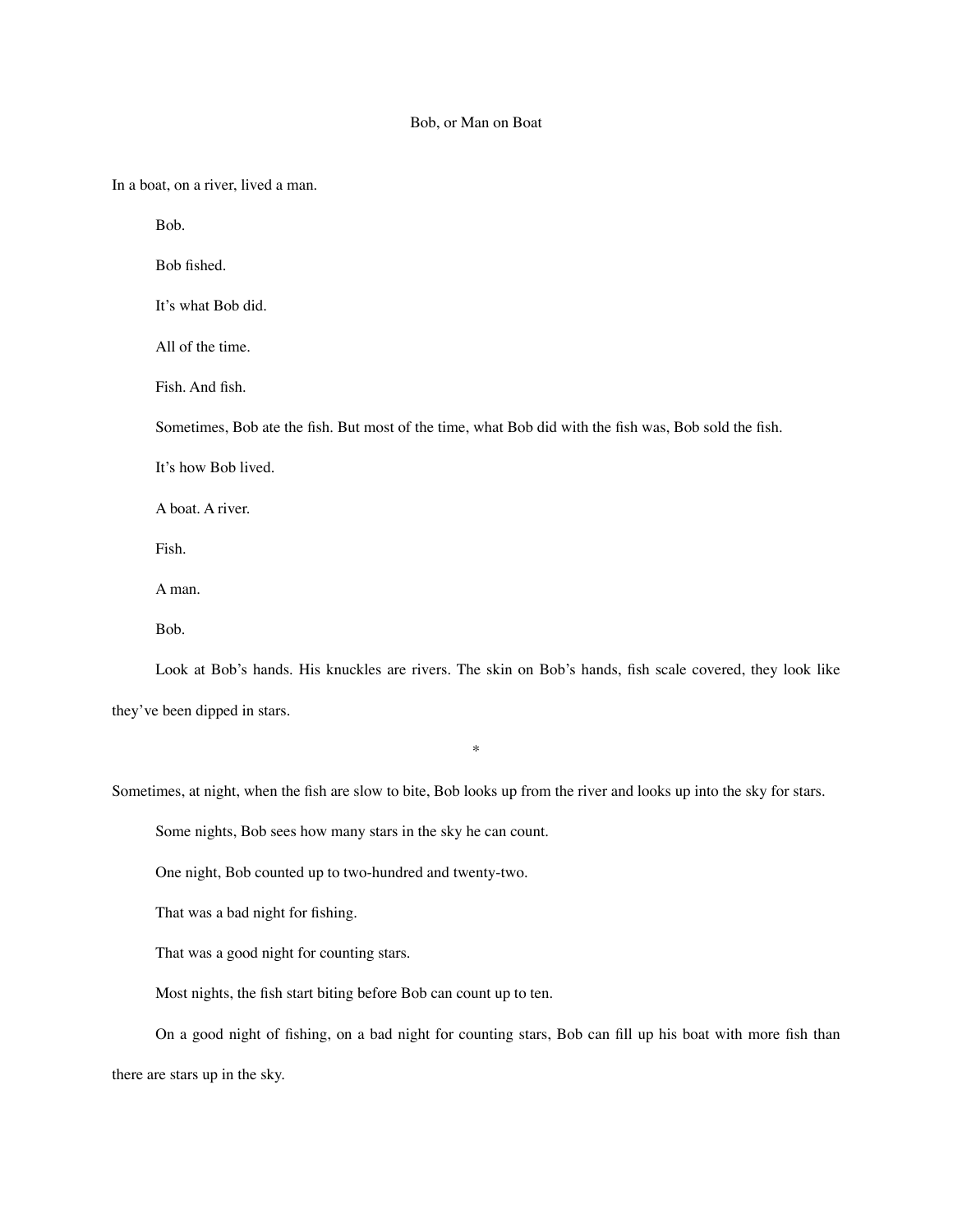Nights like this, Bob's boat is no longer just a boat.

It is a constellation of fish.

\*

\*

\*

Sometimes, when I watch Bob fish, I can't help but believe that Bob is older than the river is.

That Bob is older than the moon is.

That Bob made the moon so that at night he could better see the river.

So that Bob could better see the fish.

This is what a fish looks like to Bob when Bob looks down inside the river to see a fish.

A fish is a flash of silvery light.

A fish is a sliver of milky moonlight.

A fish is a shooting star.

Bob, make a wish.

Get in the boat, fish, Bob says to the fish.

In the boat, Bob whispers to the river.

Like this, Bob wishes.

Bob's boat, when Bob makes his wishes, his boat fills up.

With stars.

With moon.

With light.

At night there are other lights that light up the river.

There is the light from the lighthouse light.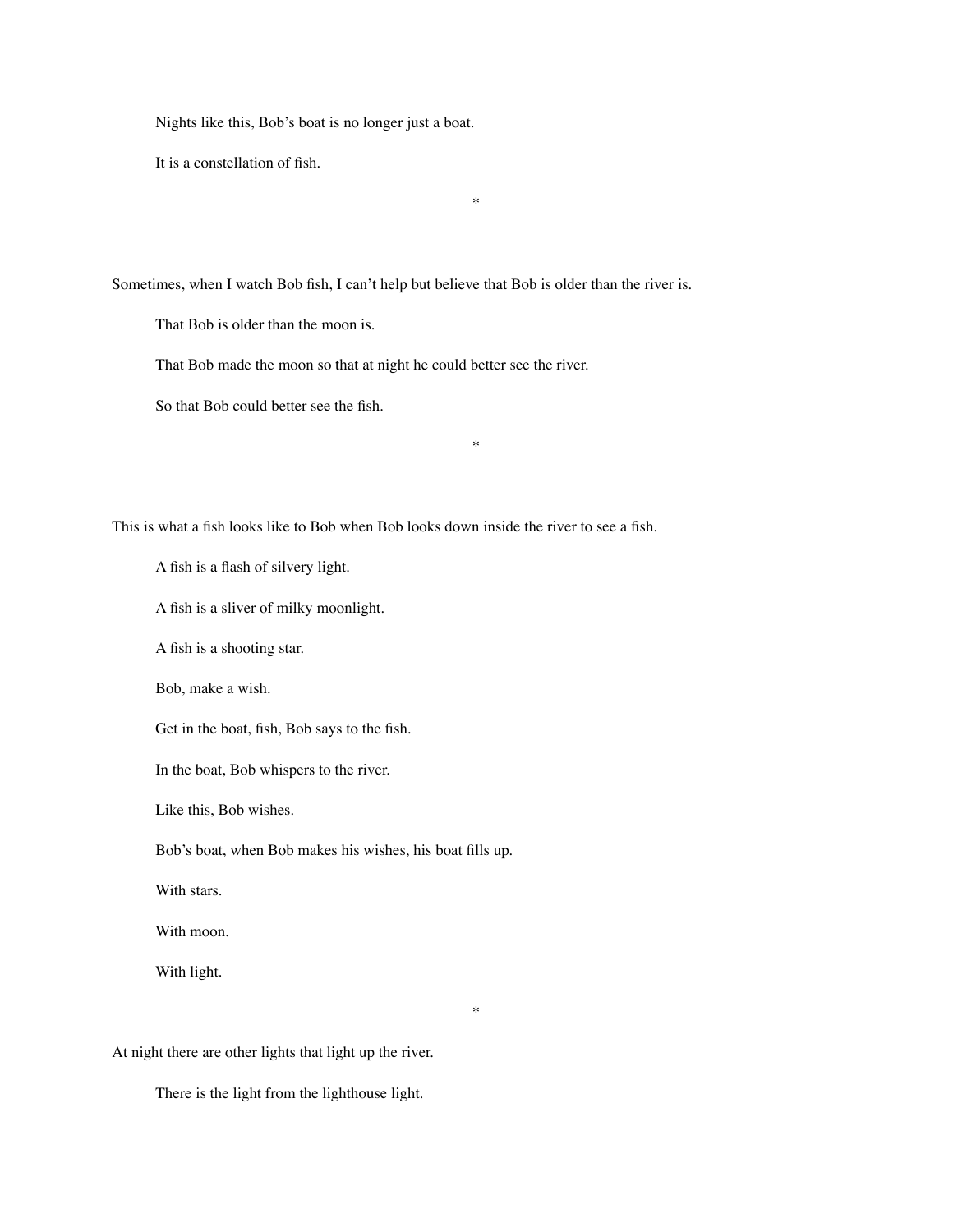There are lights from the houses with the people who live inside them.

There are lights from factories along the river that haven't yet shut down.

Nights when the moon is full, it is so lit up on the river that Bob in his boat looks like he is glowing from

\*

inside him.

As if Bob is made out of light.

But no.

Bob is a man made out of flesh.

Once, when I shook Bob's hand, there was bone there for me to shake.

I'm Bob, I said, and I stuck out my hand for Bob to take it.

It's true that Bob hesitated at first, Bob looked at my hand, but then he took it, my hand, the way that a fish might look at a rusty hook before taking it into its mouth.

\*

I'll take two fish, I said to Bob.

One for me.

One for my father.

Bob gave me a look.

It wasn't a mean look.

It wasn't the kind of look that makes you want to turn and run away.

But it was a look that says let's get this over with.

Bob handed me two fish.

I took them both into one hand.

I stuck out my other hand and waited for Bob to take it.

When Bob took his hand away, I watched Bob turn and walk away, back to the river.

It was like losing a fish right at the side of the boat.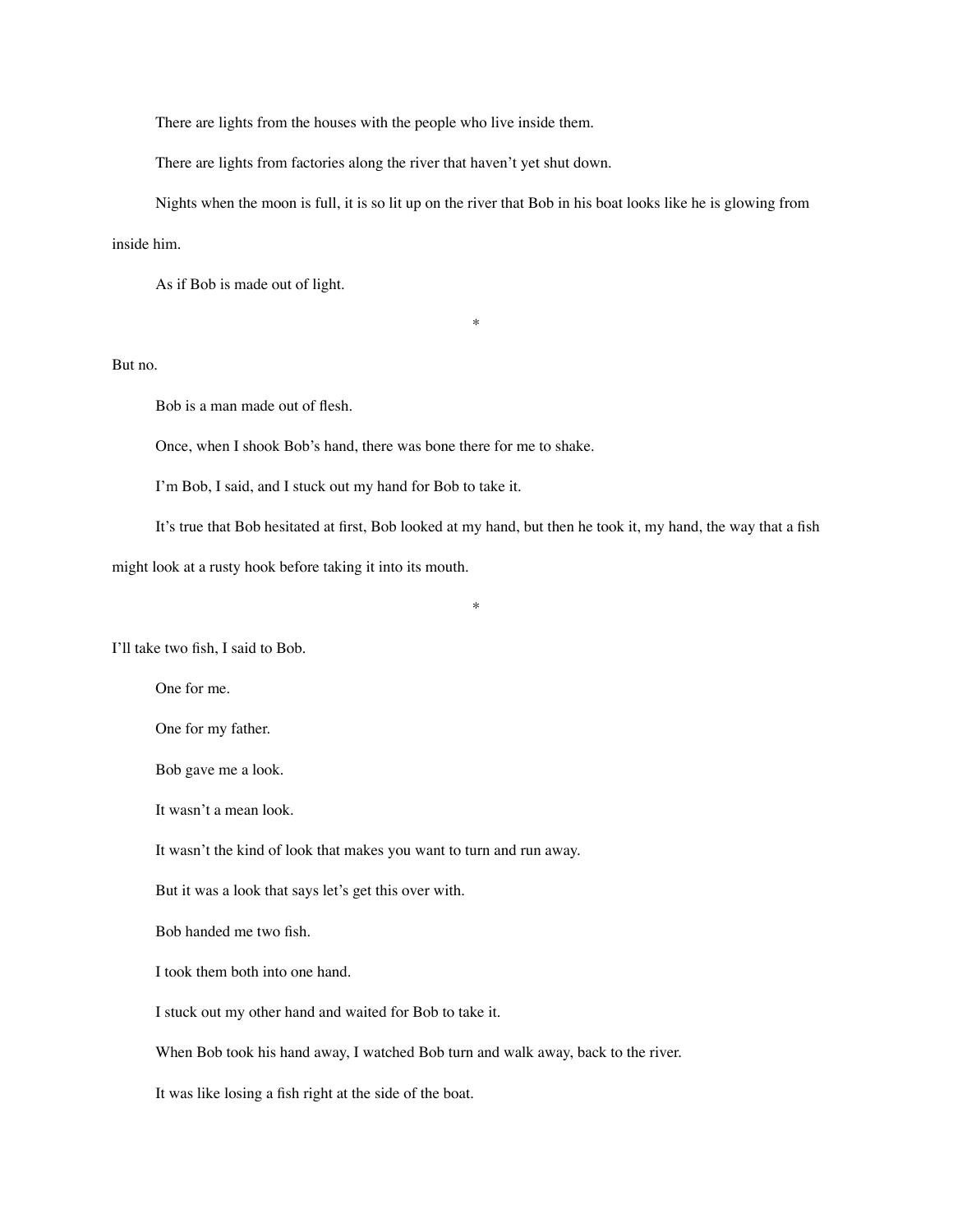It was like watching a fish spit out the hook and then disappear back into the river.

The big ones, they say, always get away.

Unless you're Bob.

Bob lives, in his boat, on the river, in a part of our town that is known in our town as Mud Bay.

Some people call it the Black Lagoon.

This is where the river is at its muddiest.

The banks along the river here are muddy too.

There is a dirt road that runs its way down to the river, down to where Bob lives on his boat.

\*

This road is most of the time muddy.

This is a road that, in the mud, cars get stuck in.

Because of this, most people do not use it.

What would they use it for?

To visit Bob?

Bob doesn't want to see you.

If there was a sign posted somewhere along this road, this sign would say, Keep Out.

\*

Don't go any further.

This is my river.

Signed, in mud,

Bob.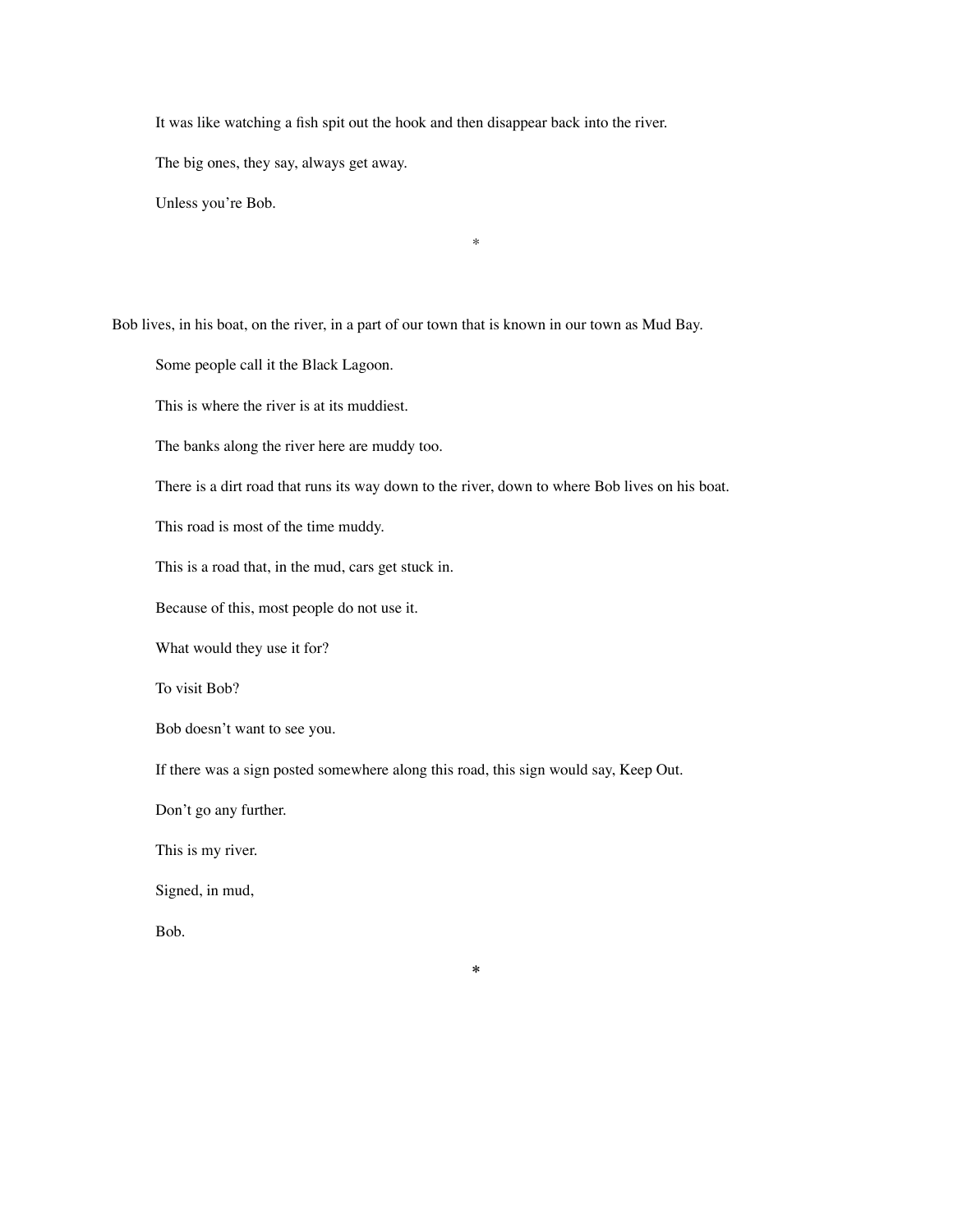When Bob needs to go into town, to sell his fish, to get gas for his boat, to get whatever else he can't get from the river—a new pair of boots, maybe, or new laces for his old pair of boots, or maybe to get himself something other than water to drink—

Bob walks.

Up from the river.

Up the muddy road.

Into town.

You can always tell when Bob comes in to town.

You can always tell where Bob has walked when Bob comes walking into town.

It's the mud that gives Bob away.

It's that trail of muddy boot tracks that begins at the river's edge and ends in the middle of where town is.

Or else these muddy tracks begin in the middle of where town is and end at the river's edge.

Down where Bob's boat is.

It all depends on how you look.

The Bob who walks into town, to sell off his fish, to get gas for his boat, to get whatever else he can't get from the

\*

river—a new pair of boots, et cetera, et cetera:

This Bob is a fish out of water.

There are some river-folks who know Bob who say about Bob that what Bob is looking for is a stone that floats.

\*

A fish that doesn't exist.

Or maybe what Bob is looking for is this:

A fish that walks on water.